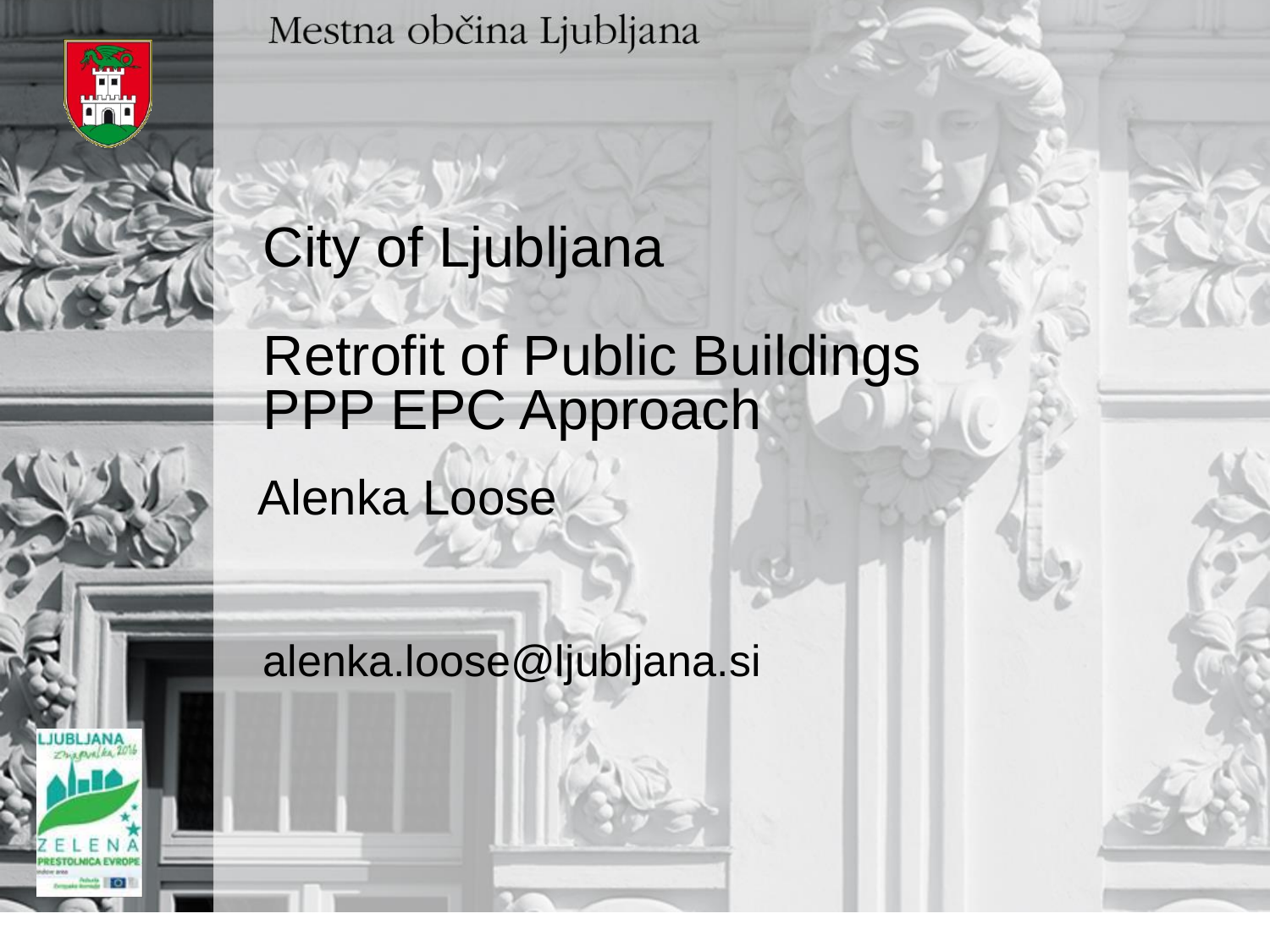

#### 25% RES, 20% EE, -30% GHG

#### To reach our strategic goals huge investments are needed in the INFRASTRUCTURE and **BUILDING AREA**

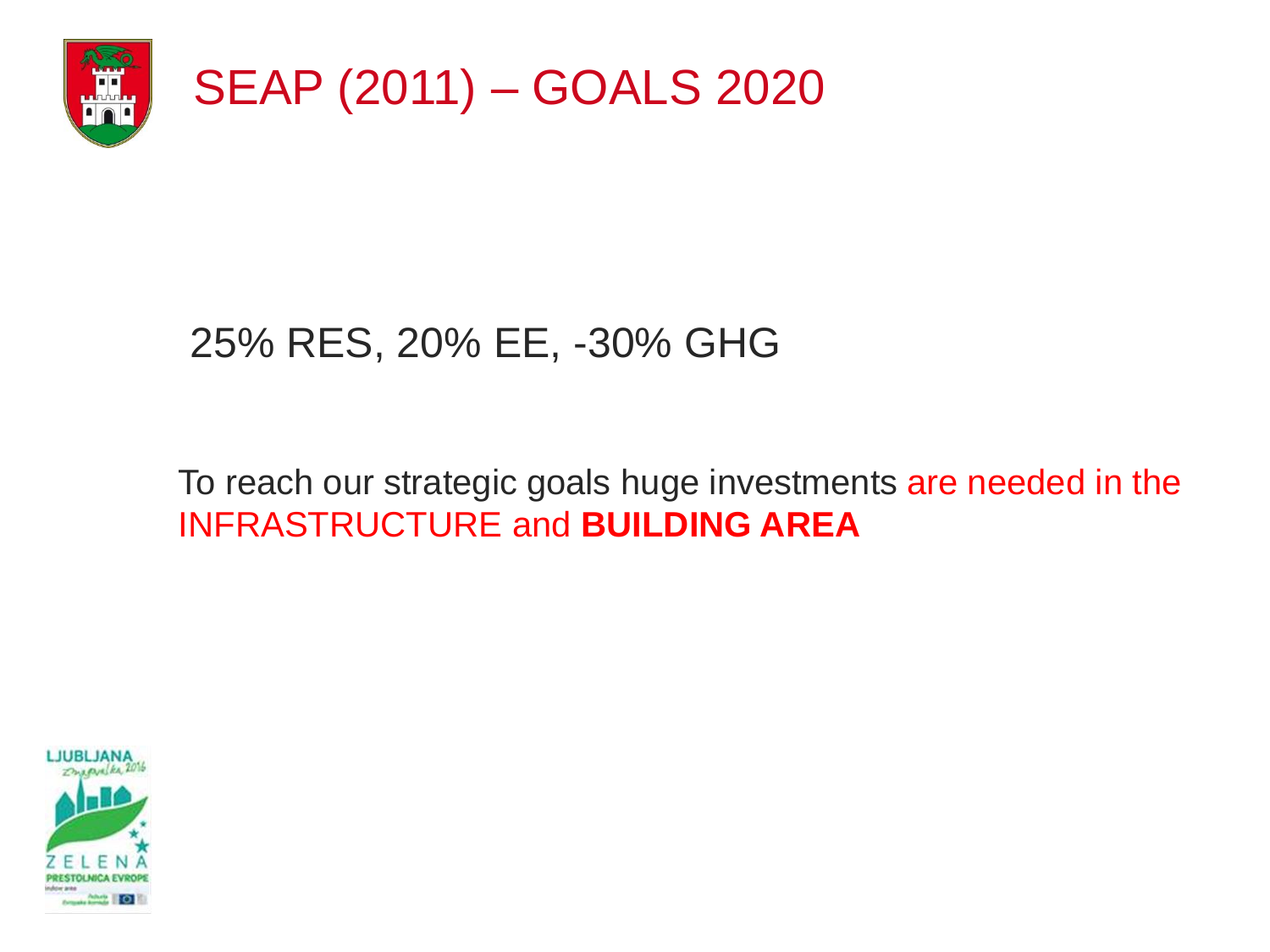

We have used all possible financing options as:

- technical assistance ELENA (EIB) for preinvestment documentation preparation
- PPP EPC approach for retrofit, private partner invests and is being payed throuhg energy-savings
- Cohesion funds for deep energy retrofit

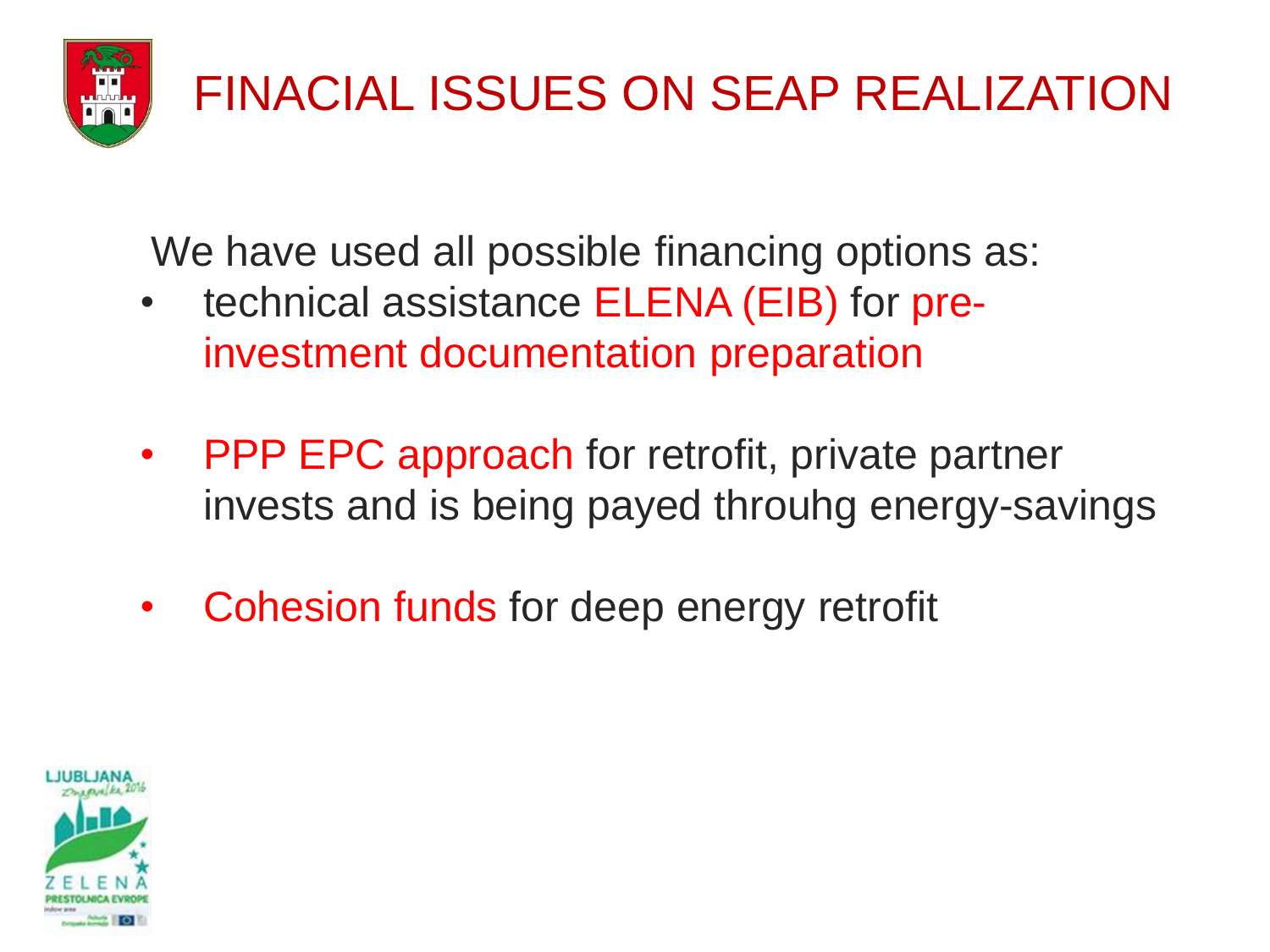



Co-funded by the Intelligent Energy Europe Programme of the European Union



#### Important dates of EOL ELENA project

October 18, 2012 application for TA ELENA submitted December 12, 2012 contract with EIB signed January 1, 2013 the project EOL officially started December 2016, the project ended

and

#### investments on EOL1 PPP EPC started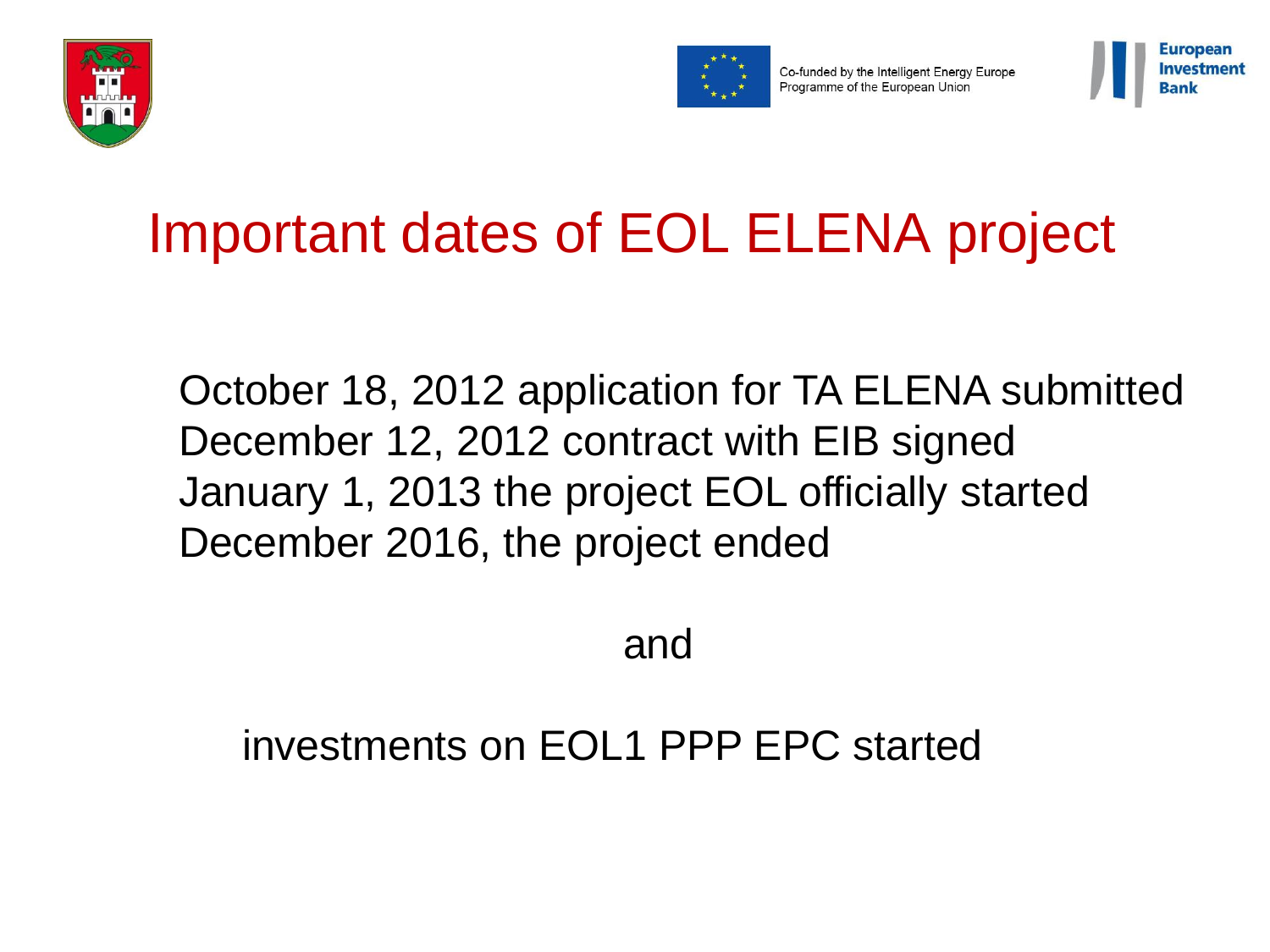



Co-funded by the Intelligent Energy Europe Programme of the European Union



#### CHALLENGES OF THE PROJECT

In the time period of EOL ELENA

- no legal baselines for PPP EPC available
- only few ESCOs present in Slovenia
- no experiences within local and state administration with EPC approach
- a strong intention of local stakeholders to keep the usual practice of public procurement approach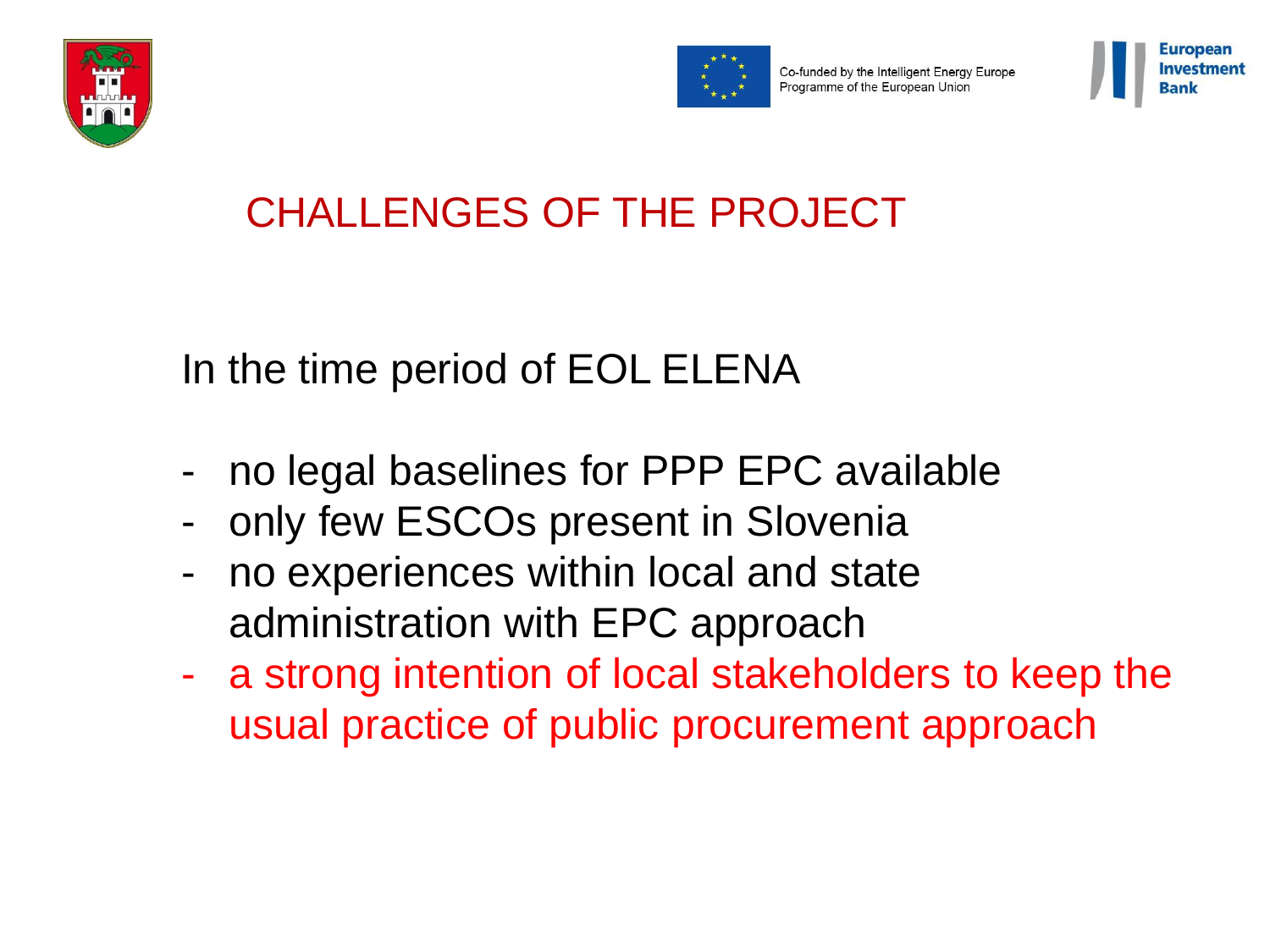

#### THE BEGINNING OF A SUCCESS STORY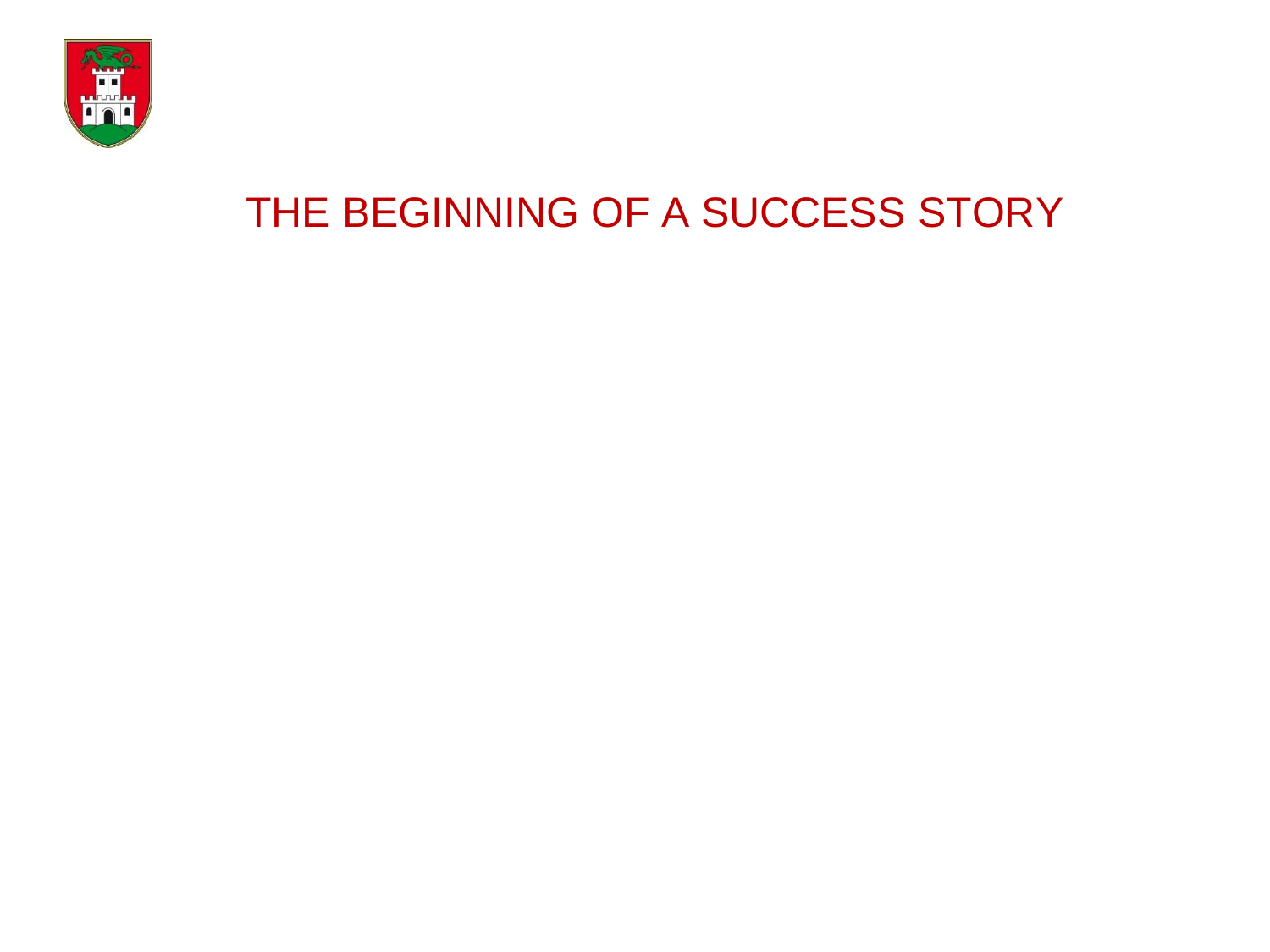

### PPP EPC PROCEDURE

| <b>ACTIVITY - PPP EPC 1 until the end of project</b> | <b>DATES/TIME SLOTS</b>  |
|------------------------------------------------------|--------------------------|
| (December 31, 2016)                                  |                          |
| <b>Preparational activities</b>                      |                          |
| First call for promoters - published                 | <b>October 14, 2014</b>  |
| <b>Deadline for submission</b>                       | November 20, 2014        |
| <b>Guidelines on PPP EPC published</b>               | <b>December 24, 2014</b> |
| Second (upgraded) call for promoters - published     | December 24, 2014        |
| (40 buildings added)                                 |                          |
| <b>Deadline for submission</b>                       | <b>February 25, 2015</b> |
| Decree on PPP EPC, City of Ljubljana - procedure     | <b>July 6, 2015</b>      |
|                                                      |                          |
| Draft Decree presented at the City Council           | September 28, 2015       |
|                                                      |                          |
| Decree adopted by the City Council                   | <b>October 6, 2015</b>   |
|                                                      |                          |
| <b>Published in Official Gazette RS (OG RS)</b>      |                          |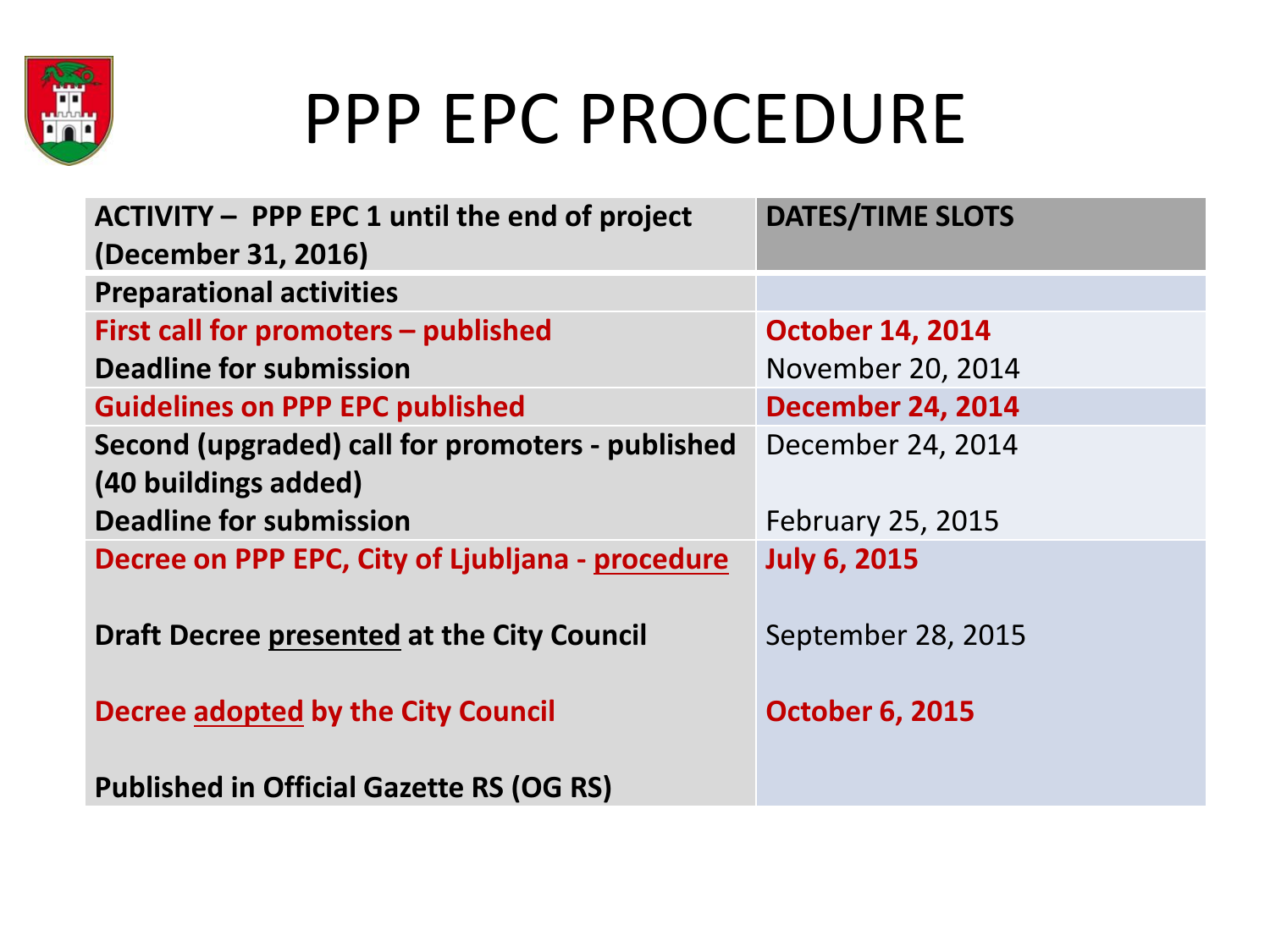

## PPP EPC 1 – EOL1

| <b>Public tender PPP EPC EOL - published</b>                             | <b>December 18, 2015</b> |
|--------------------------------------------------------------------------|--------------------------|
| Two offers arrived                                                       |                          |
| 1. Consortium Petrol d.d. and GGE<br>d.o.o.<br>2. Istrabenz plini d.o.o. | April 11, 2016           |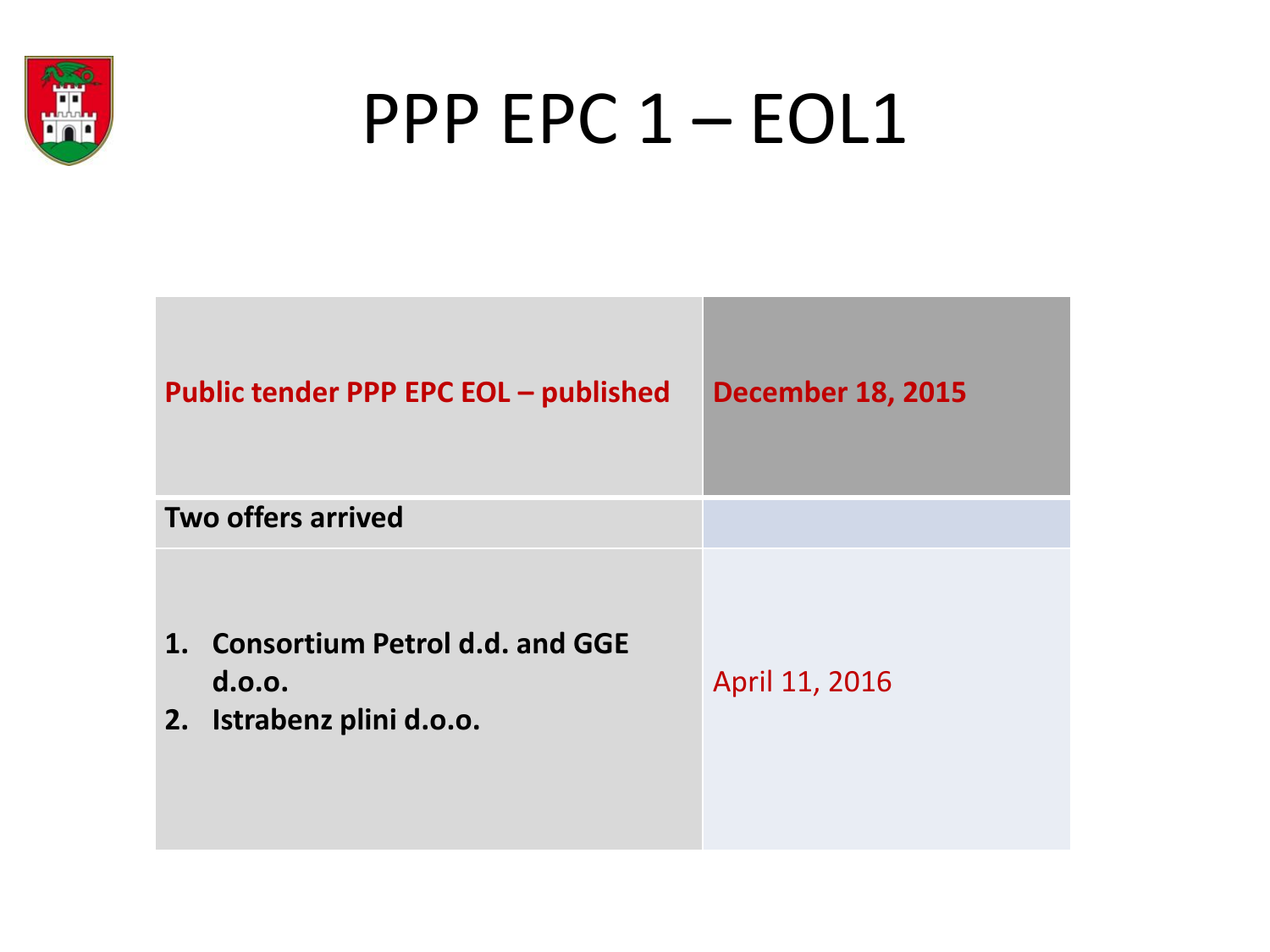



| The first phase:<br><b>Recognition of qualification</b>                                                       |  |
|---------------------------------------------------------------------------------------------------------------|--|
| <b>Period of hibernation (finality of decision</b> May 30 - June 10, 2016<br>on recognition of qualification) |  |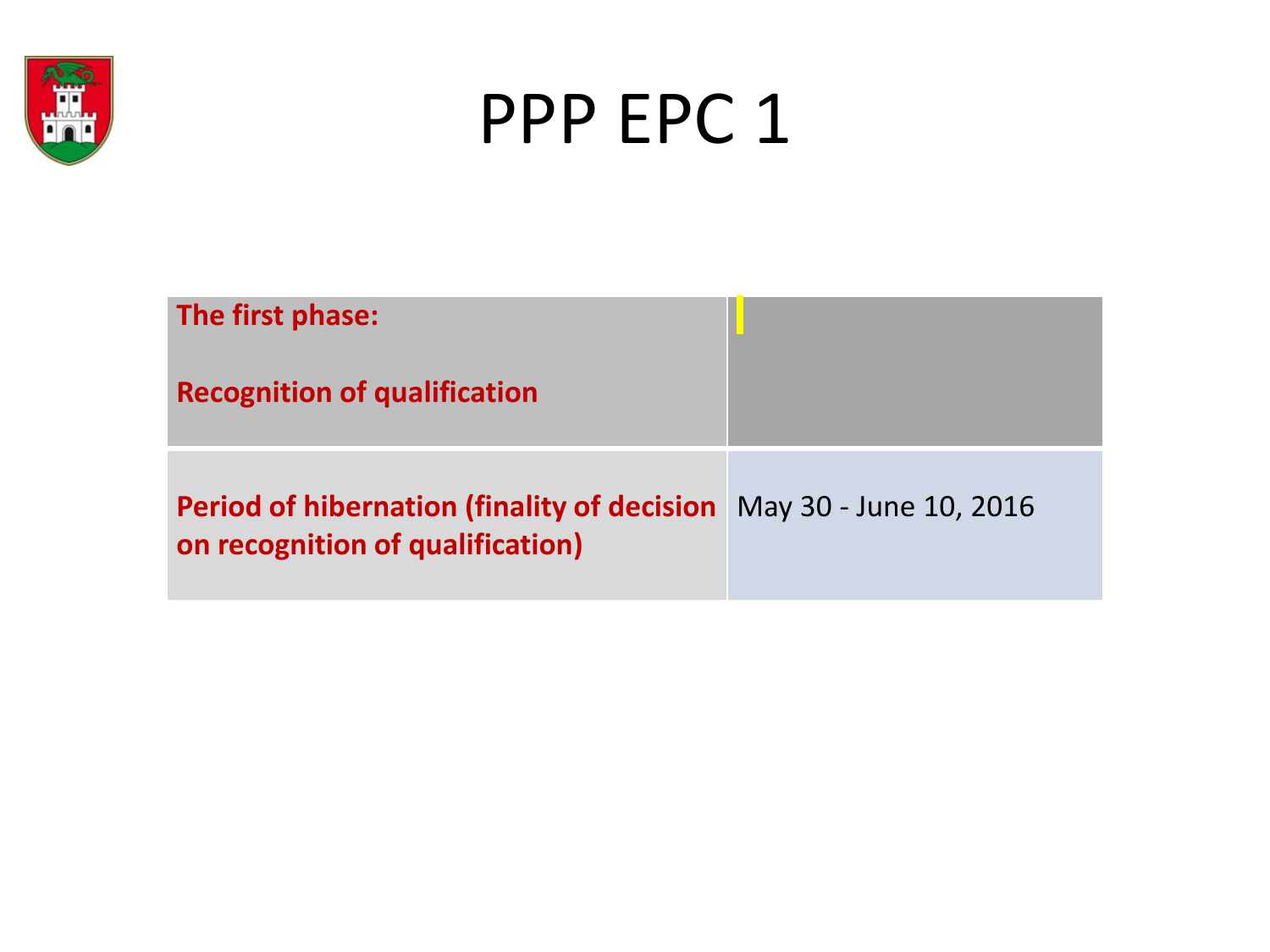

### PPP EPC 1

| The second phase:                                                                                                                           |                                                                |
|---------------------------------------------------------------------------------------------------------------------------------------------|----------------------------------------------------------------|
| <b>Competitive dialogue (CD)</b>                                                                                                            |                                                                |
| $CD$ 1 – 16 with the bidder Petrol d.d. and GGE<br>d.o.o. consortium:<br>- discussing the Initial bid (for all four groups of<br>buildings) | June 20, 2016 – December 15,<br>2016                           |
| CD $1 - 6$ with the bidder Istrabenz plini d.o.o.:<br>- discussing initial bid (given for the second<br>group of buildings only)            | July 4, 2016 – December 22,<br>2016<br>The bidder has resigned |
|                                                                                                                                             |                                                                |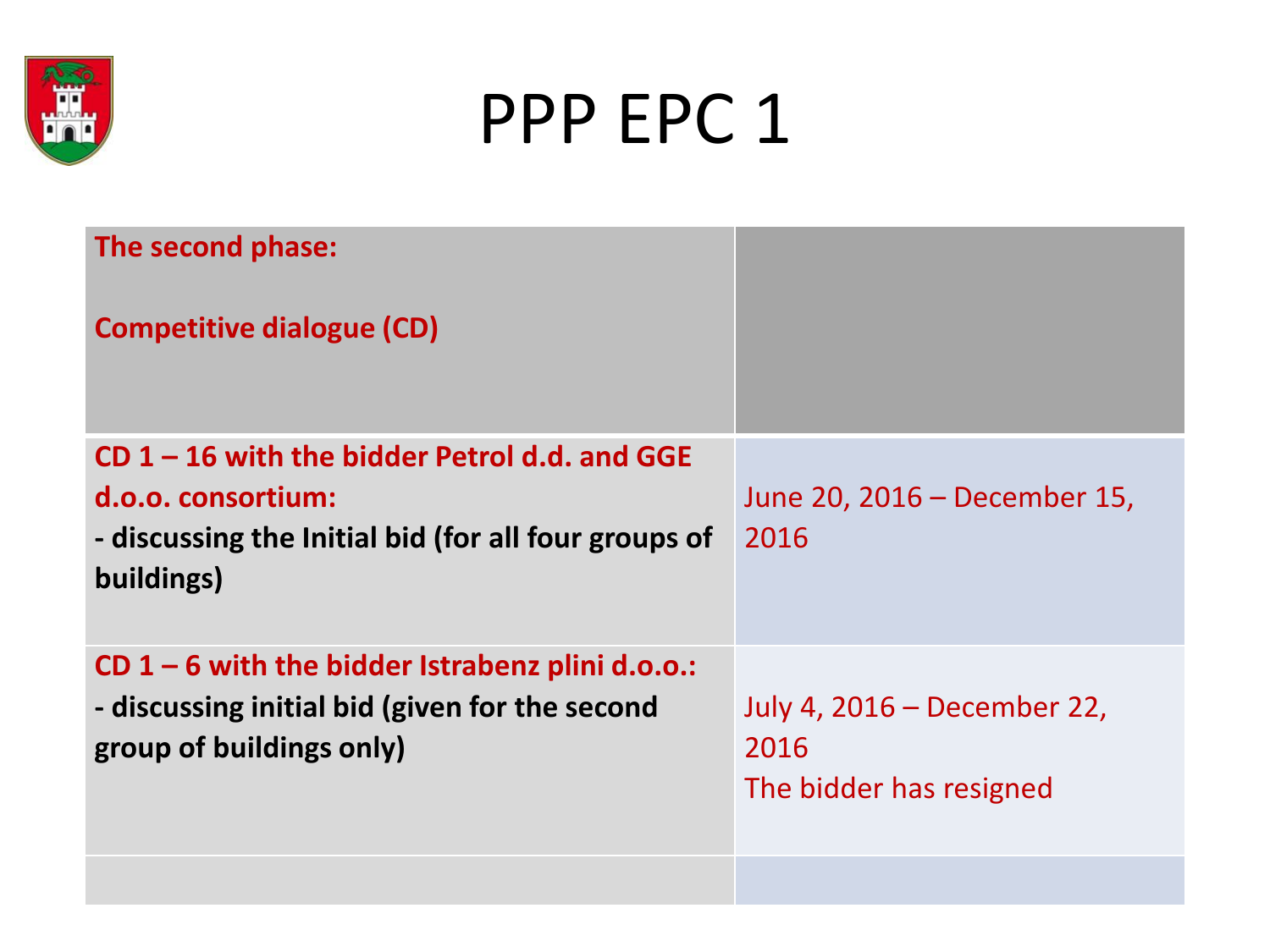

## 106 - 48 objects

During the competetive dialogue the 106 objects were divided in three groups:

- A deep energy retrofit
- B partial ebergy retrofit
- C- not suitable for EPC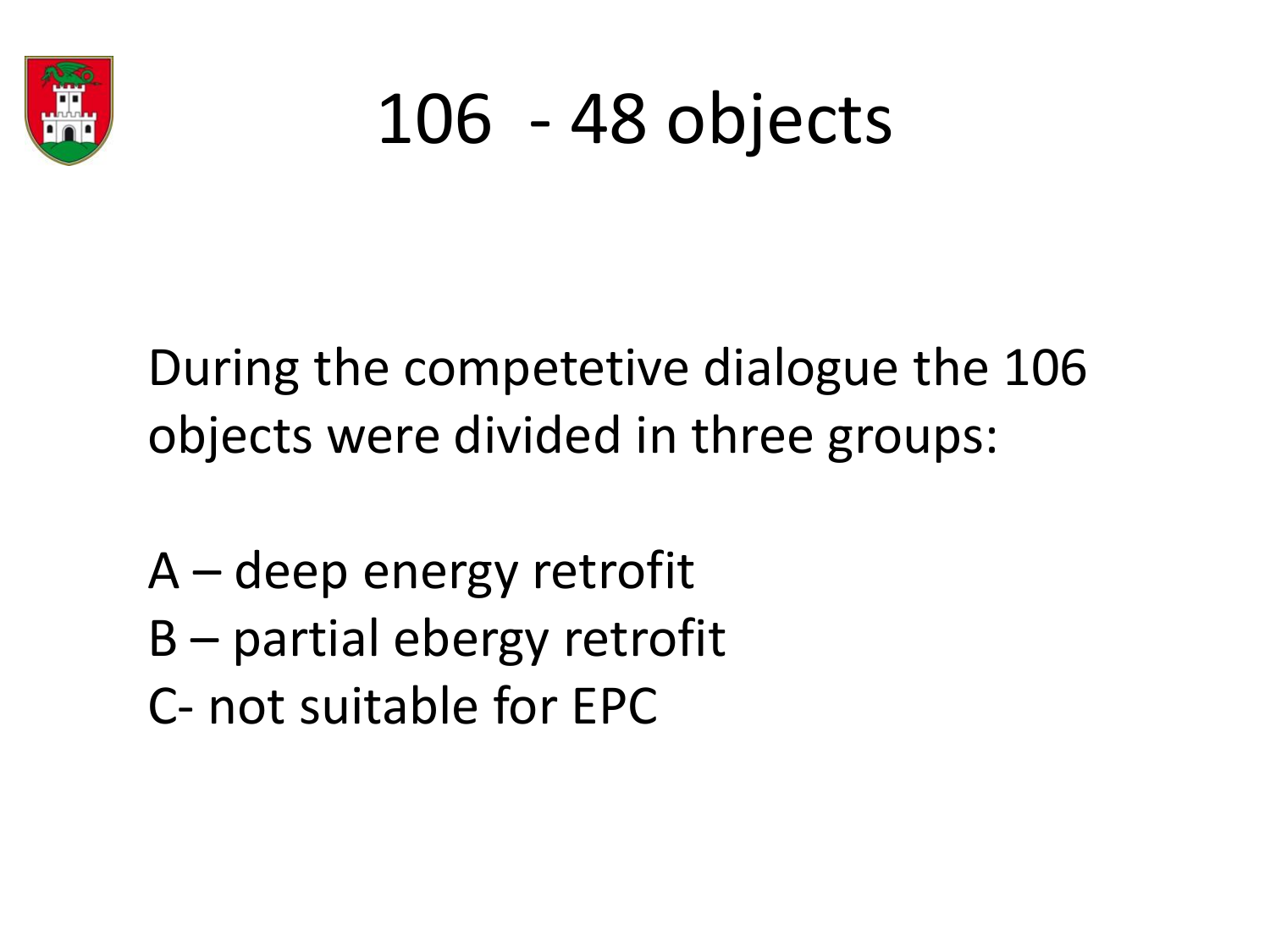

|                            | Category                |                |                         |
|----------------------------|-------------------------|----------------|-------------------------|
|                            | $\boldsymbol{A}$        | R              | <b>Summ</b>             |
| Kindergartens              | 9                       | 1              | 10                      |
| <b>Primary schools</b>     | 10                      | 10             | 20                      |
| Sports objects             | $\overline{\mathbf{2}}$ | $\mathcal{P}$  | 4                       |
| <b>Health centres</b>      | $\mathcal{P}$           | 4              | 6                       |
| <b>Cultural objects</b>    |                         | $\overline{3}$ | $\overline{\mathbf{3}}$ |
| <b>City Administration</b> | $\mathcal{P}$           | 3              | 5                       |
| <b>SKUPAJ:</b>             | 25                      | 23             |                         |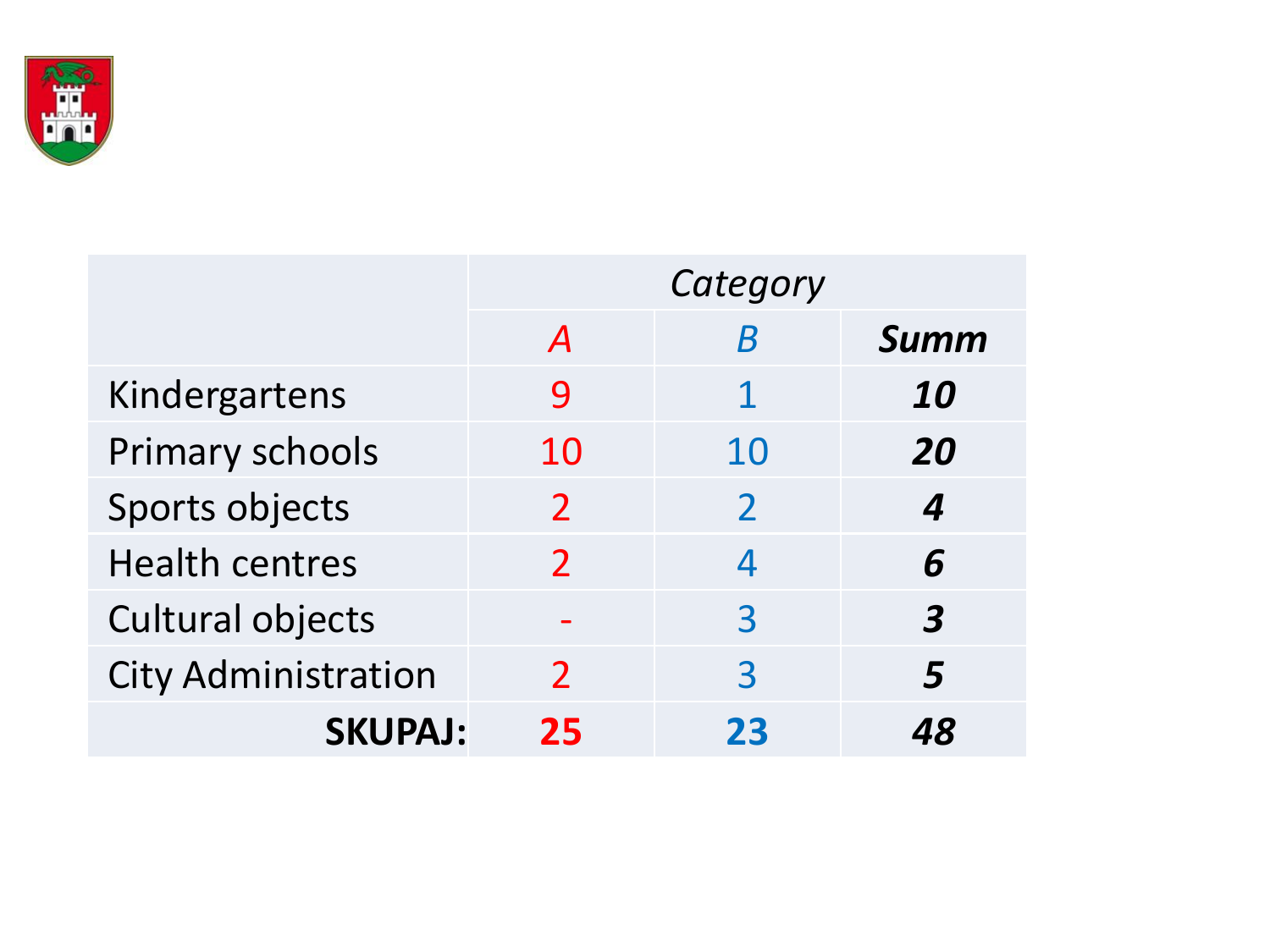

# 4 groups (A, B)

Eight concession contracts:

Private partner - public partner COL 60 - 40 bonus savings

- 
- 90 10 regular savings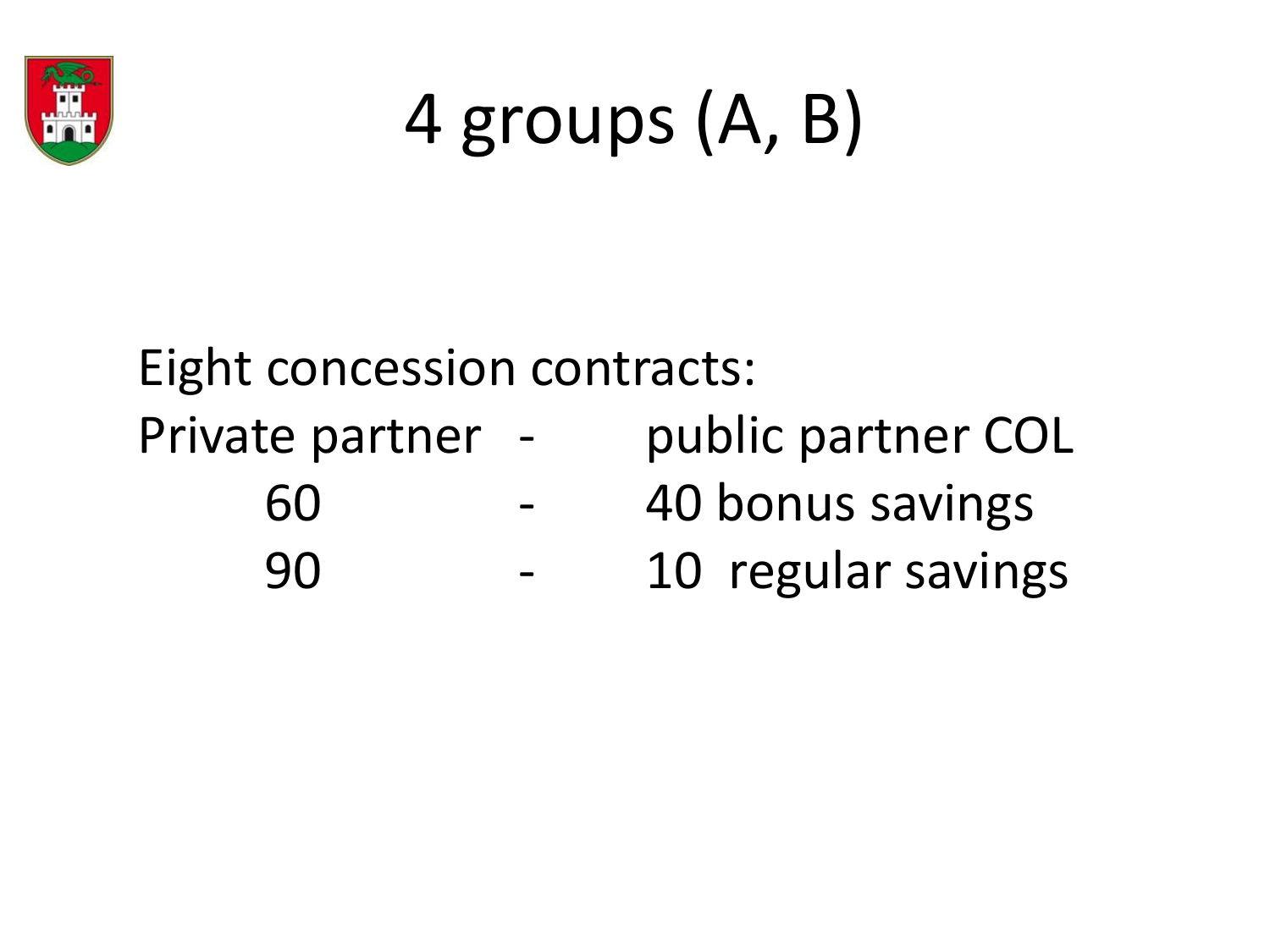

## FOR THE REST 48 OBJECTS

Invitation for the final bid: 27.2.2017

Signature of the concession contracts: 6.4.2017

For all tasks the special expert groups were nominated by the Mayor of COL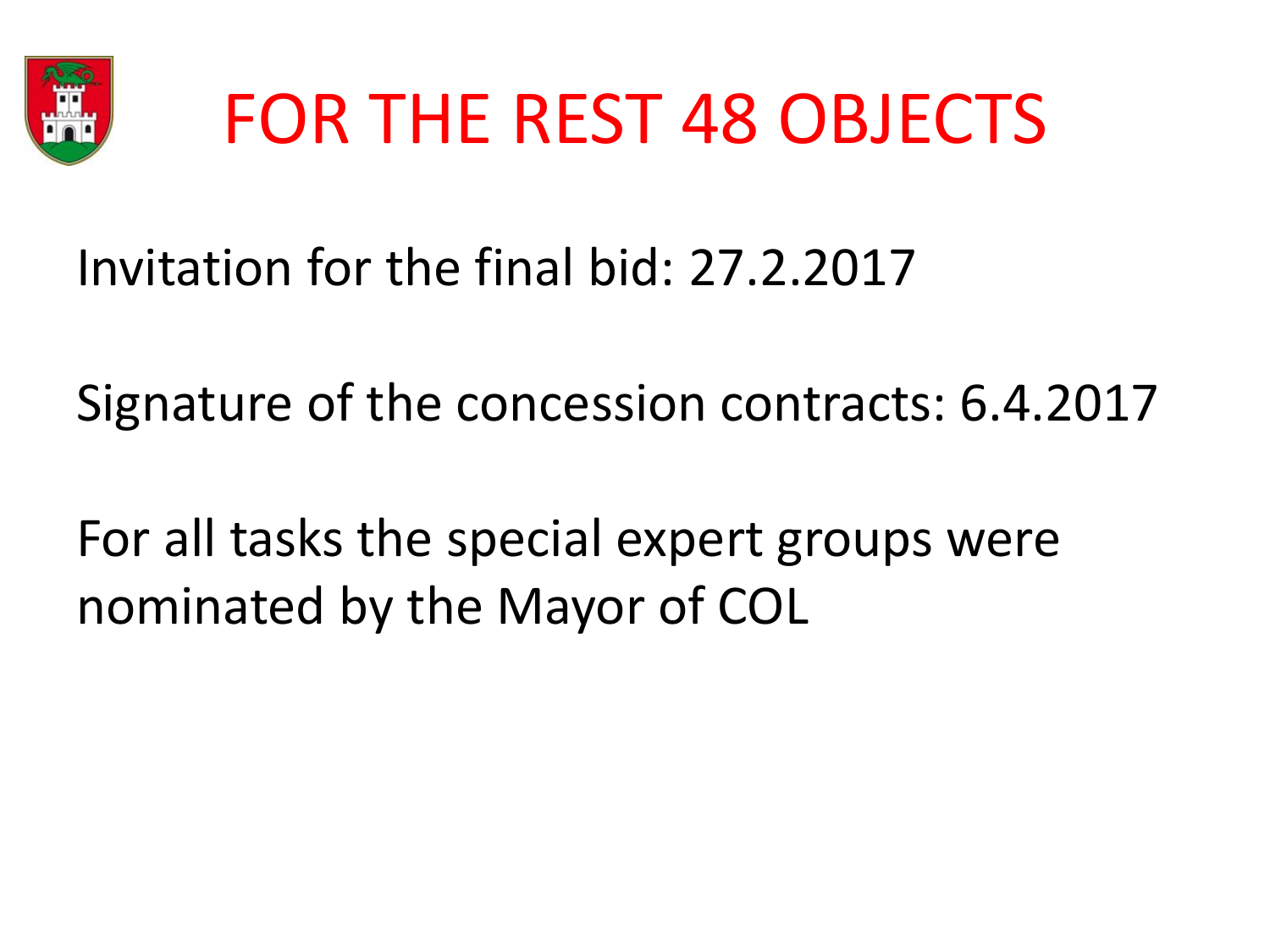

### THE WORK IS NO ENDED YET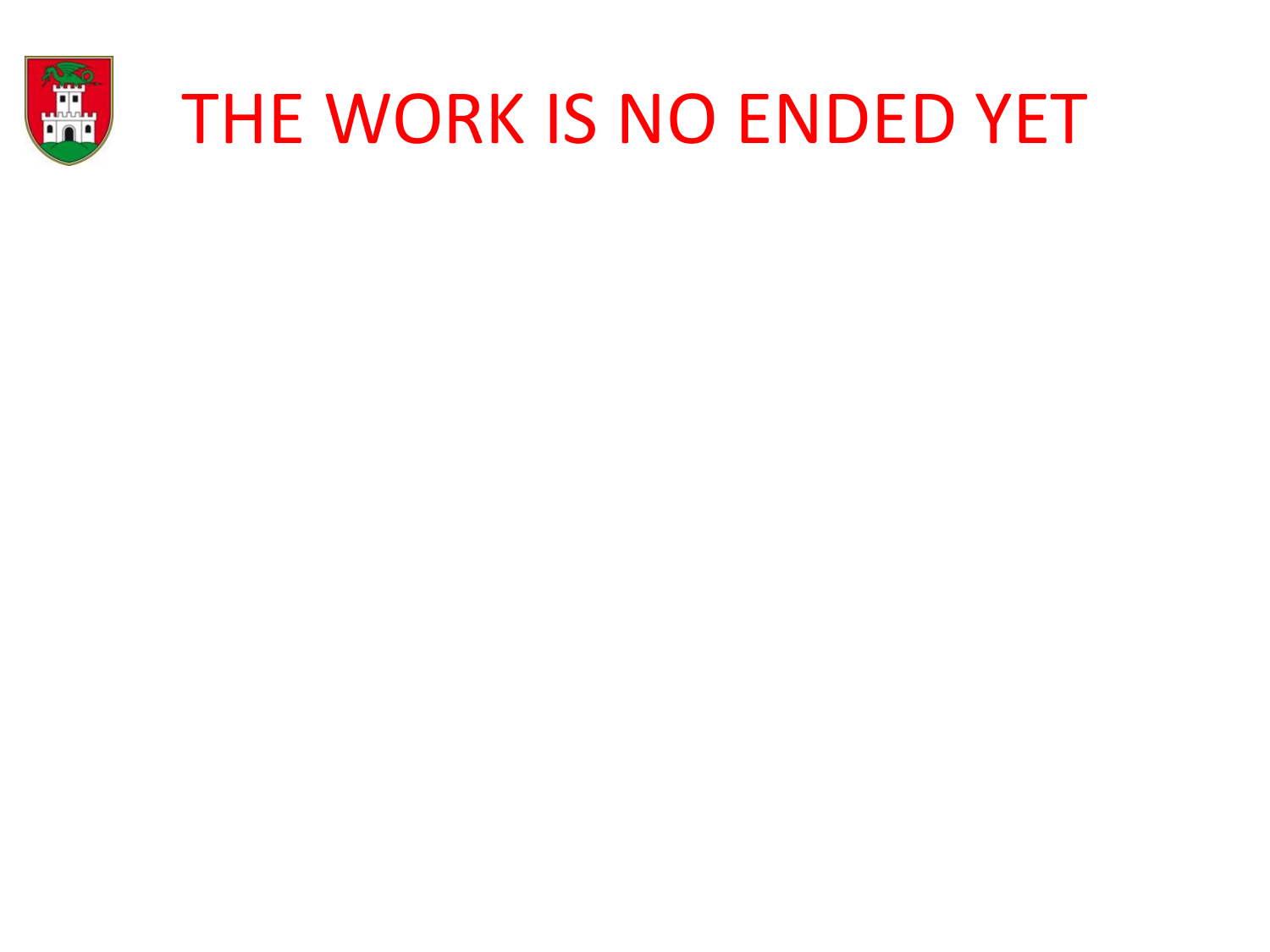

## PPP EPC 2- EOL2

| ACTIVITY - PPP EPC 2 until the end of       | <b>DATES/TIME SLOTS</b>  |
|---------------------------------------------|--------------------------|
| project (December 31, 2016)                 |                          |
| Call for promoters – published              | <b>November 22, 2016</b> |
| Deadline for submission of the promoters    | December 13, 2016        |
| offers                                      |                          |
| Proposal of the Decree on Amending the      |                          |
| Decree on Public-Private Partnership for    |                          |
| <b>Implementation of Energy Performance</b> |                          |
| Contracting with an Aim of Energy           |                          |
| Retrofitting of Public Buildings owned by   | December 19, 2016        |
| the City of Ljubljana adopted by the City   |                          |
| Council                                     | December 23, 2016        |
|                                             |                          |
| Decree on Amending the Decree published     |                          |
| in OG RS                                    |                          |
| Public tender PPP EPC EOL2 published        | December 30, 2016        |
| Competetive dialogue concluded              |                          |
| <b>Invitation for Final bid</b>             | September 18, 2018       |
|                                             |                          |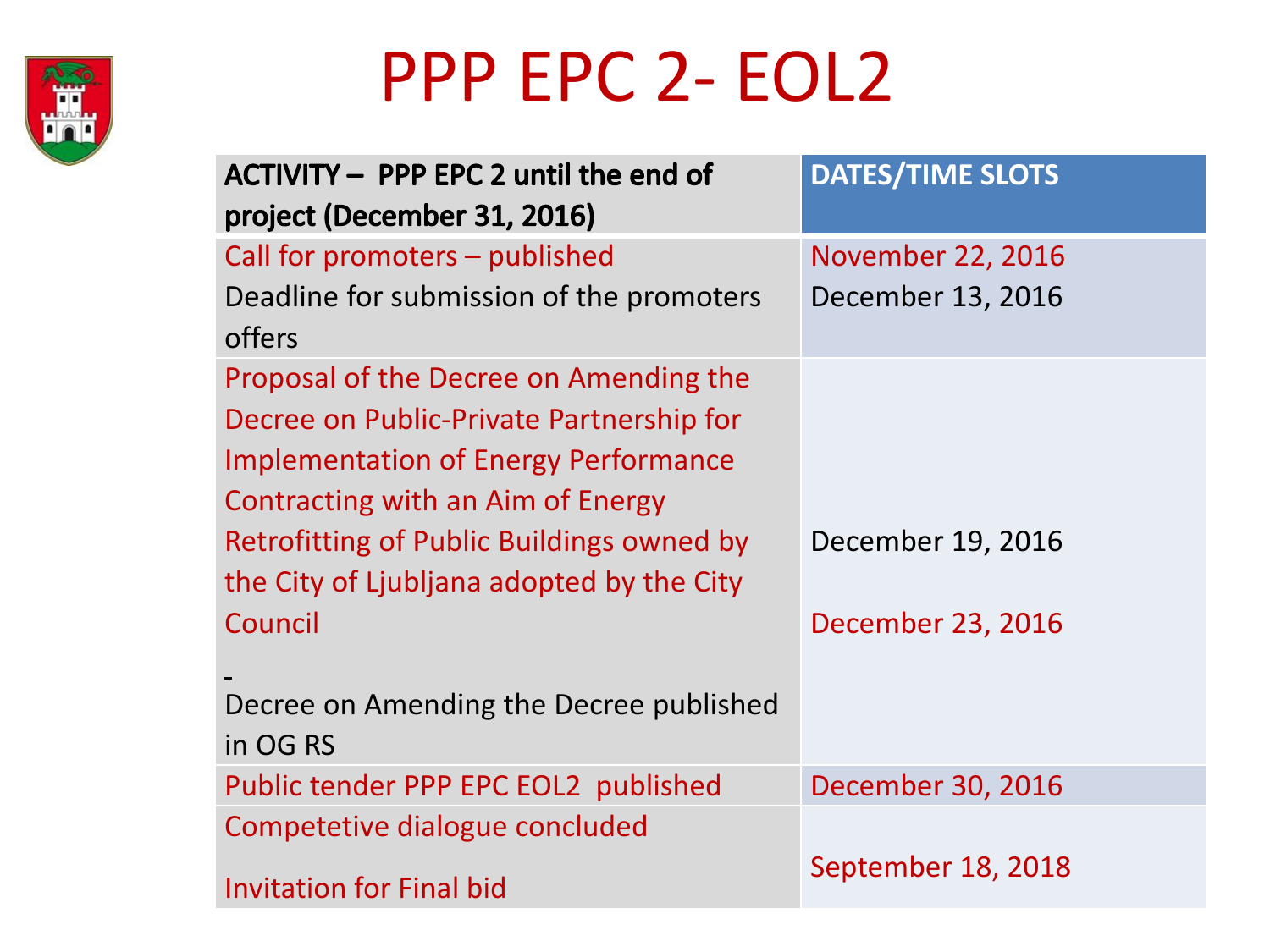

#### **October 4, 2018** for 11 objects.